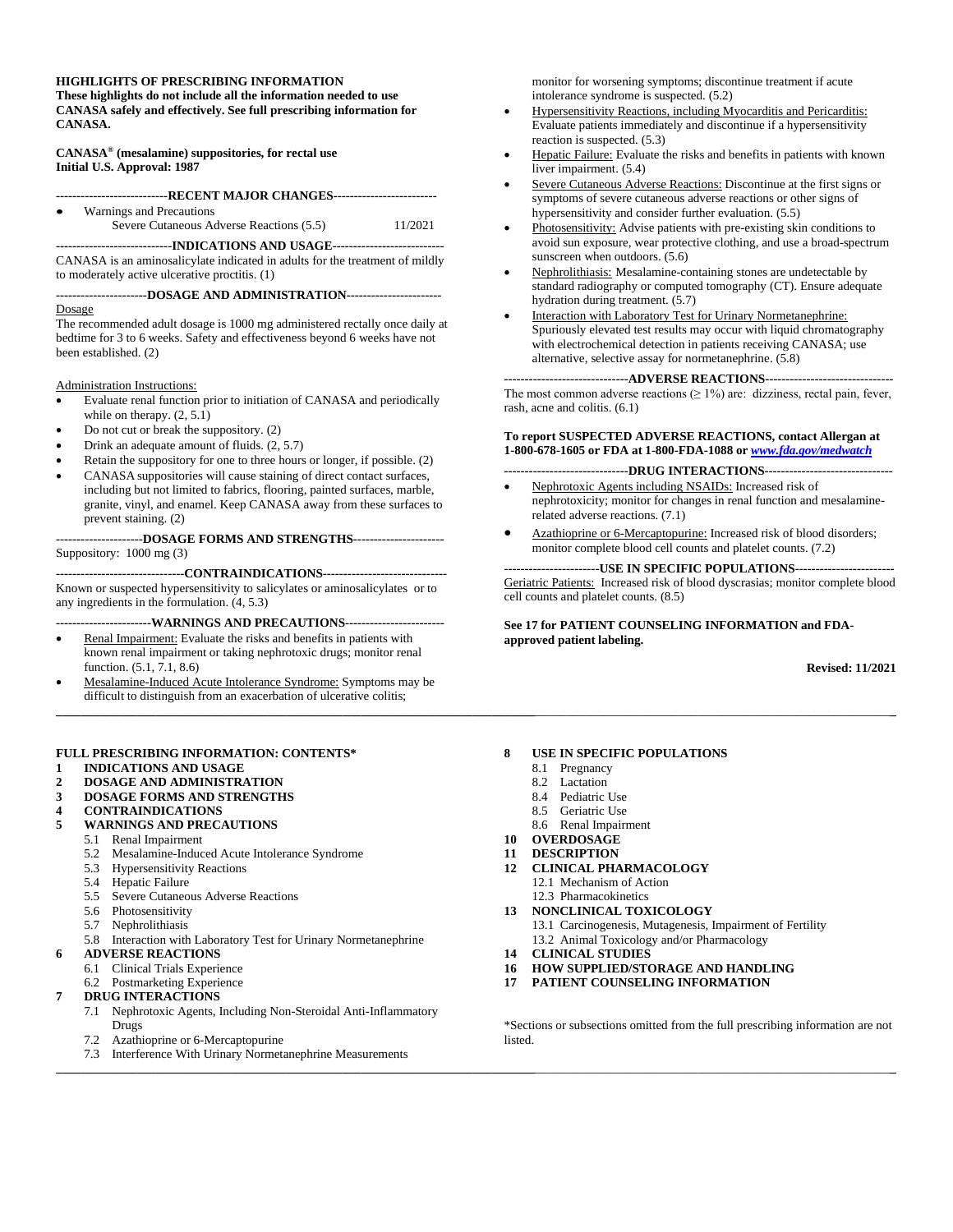## **FULL PRESCRIBING INFORMATION**

#### <span id="page-1-0"></span>**1 INDICATIONS AND USAGE**

CANASA is indicated in adults for the treatment of mildly to moderately active ulcerative proctitis.

## <span id="page-1-1"></span>**2 DOSAGE AND ADMINISTRATION**

#### Dosage

The recommended dosage of CANASA in adults is 1000 mg administered rectally once daily at bedtime for 3 to 6 weeks depending on symptoms and sigmoidoscopic findings. Safety and effectiveness of CANASA beyond 6 weeks have not been established.

Administration Instructions:

- Evaluate renal function prior to initiation of CANASA therapy *[see Warnings and Precautions (5.1)]*.
- Do not cut or break the suppository.
- Retain the suppository for one to three hours or longer, if possible.
- Drink an adequate amount of fluids *[see Warnings and Precautions (5.7)]*
- If a dose of CANASA is missed, administer as soon as possible, unless it is almost time for next dose. Do not use two CANASA suppositories at the same time to make up for a missed dose.
- CANASA suppositories will cause staining of direct contact surfaces, including but not limited to fabrics, flooring, painted surfaces, marble, granite, vinyl, and enamel. Keep CANASA away from these surfaces to prevent staining.

## <span id="page-1-2"></span>**3 DOSAGE FORMS AND STRENGTHS**

CANASA Suppository: 1000 mg mesalamine in a bullet shaped, light tan to grey suppository.

## <span id="page-1-3"></span>**4 CONTRAINDICATIONS**

CANASA is contraindicated in patients with known or suspected hypersensitivity to salicylates or aminosalicylates or to any ingredients in the suppository vehicle *[see Warnings and Precautions (5.3), Adverse Reactions (6.2), and Description (11)]*.

## <span id="page-1-4"></span>**5 WARNINGS AND PRECAUTIONS**

#### <span id="page-1-5"></span>**5.1 Renal Impairment**

Renal impairment, including minimal change disease, acute and chronic interstitial nephritis, and renal failure, has been reported in patients given products such as CANASA that contain mesalamine or are converted to mesalamine. In animal studies, the kidney was the principal organ of mesalamine toxicity *[see Adverse Reactions (6.2), Nonclinical Toxicology (13.2)]*.

Evaluate renal function prior to initiation of CANASA and periodically while on therapy.

Evaluate the risks and benefits of using CANASA in patients with known renal impairment or a history of renal disease or taking concomitant nephrotoxic drugs *[see Drug Interactions (7.1), Use in Specific Populations (8.6)].* 

#### <span id="page-1-6"></span>**5.2 Mesalamine-Induced Acute Intolerance Syndrome**

Mesalamine has been associated with an acute intolerance syndrome that may be difficult to distinguish from an exacerbation of ulcerative colitis. Although the exact frequency of occurrence has not been determined, it has occurred in 3% of patients in controlled clinical trials of mesalamine or sulfasalazine. Symptoms include cramping, acute abdominal pain and bloody diarrhea, and sometimes fever, headache, malaise, pruritis, conjunctivitis, and rash. Monitor patients for worsening of these symptoms while on treatment. If acute intolerance syndrome is suspected, promptly discontinue treatment with CANASA.

## <span id="page-1-7"></span>**5.3 Hypersensitivity Reactions**

Hypersensitivity reactions have been reported in patients taking sulfasalazine. Some patients may have a similar reaction to CANASA or to other compounds that contain or are converted to mesalamine.

As with sulfasalazine, mesalamine-induced hypersensitivity reactions may present as internal organ involvement, including myocarditis, pericarditis, nephritis, hepatitis, pneumonitis and hematologic abnormalities. Evaluate patients immediately if signs or symptoms of a hypersensitivity reaction are present. Discontinue CANASA if an alternative etiology for the signs and symptoms cannot be established.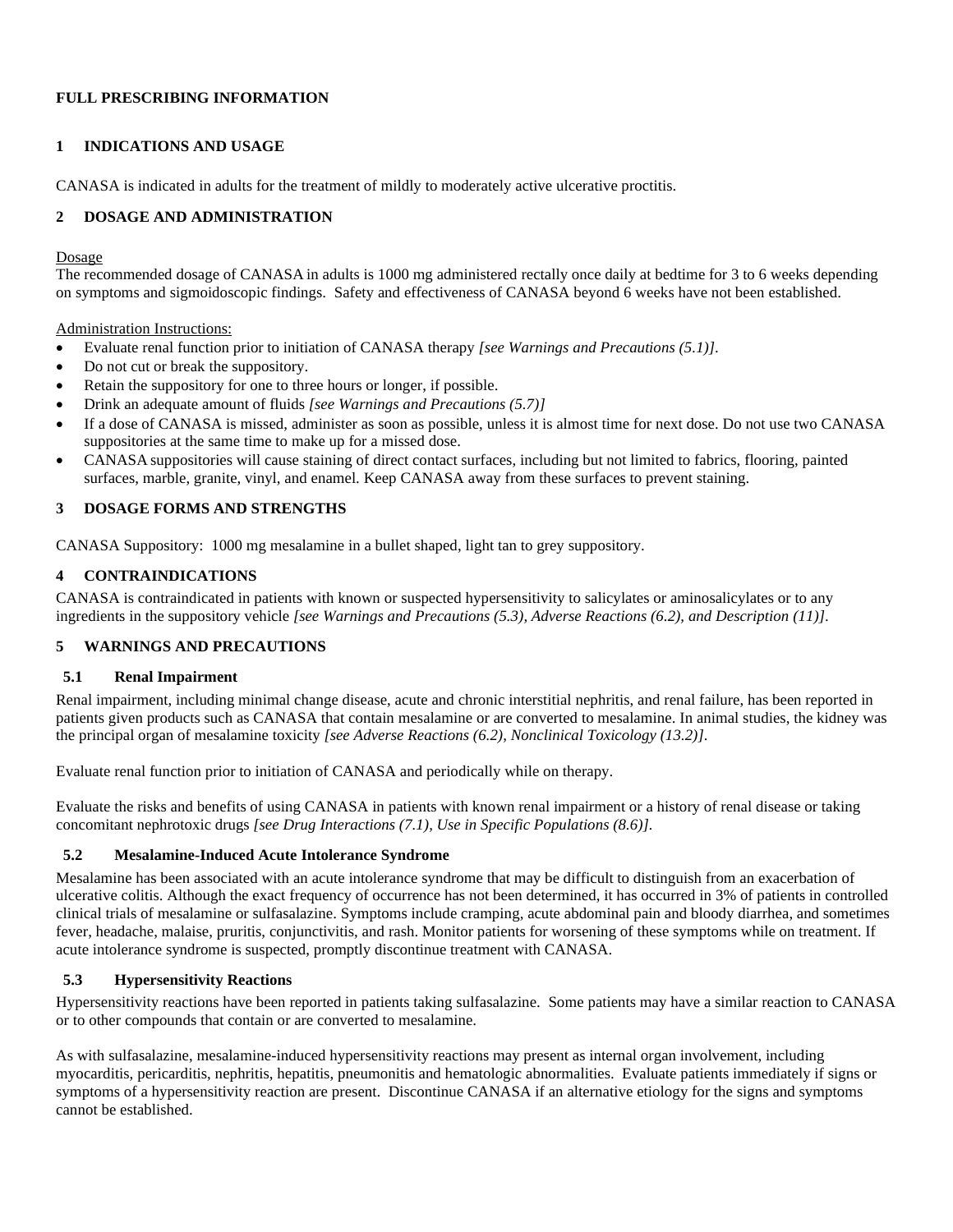## <span id="page-2-0"></span>**5.4 Hepatic Failure**

There have been reports of hepatic failure in patients with pre-existing liver disease who have been administered other products containing mesalamine. Evaluate the risks and benefits of using CANASA in patients with known liver impairment.

## <span id="page-2-1"></span>**5.5 Severe Cutaneous Adverse Reactions**

Severe cutaneous adverse reactions, including Stevens-Johnson syndrome (SJS) and toxic epidermal necrolysis (TEN), drug reaction with eosinophilia and systemic symptoms (DRESS), and acute generalized exanthematous pustulosis (AGEP) have been reported in association with the use of mesalamine *[see Adverse Reactions (6.2)]*. Discontinue CANASA at the first signs or symptoms of severe cutaneous adverse reactions or other signs of hypersensitivity and consider further evaluation.

## <span id="page-2-2"></span>**5.6 Photosensitivity**

In patients treated with mesalamine or sulfasalazine who have pre-existing skin conditions such as atopic dermatitis and atopic eczema have reported more severe photosensitivity reactions. Advise patients to avoid sun exposure, wear protective clothing, and use a broad-spectrum sunscreen when outdoors.

## <span id="page-2-3"></span>**5.7 Nephrolithiasis**

Cases of nephrolithiasis have been reported with the use of mesalamine, including stones of 100% mesalamine content. Mesalaminecontaining stones are radiotransparent and undetectable by standard radiography or computed tomography (CT). Ensure adequate hydration during treatment with CANASA.

#### <span id="page-2-4"></span>**5.8 Interaction with Laboratory Test for Urinary Normetanephrine**

Use of mesalamine may lead to spuriously elevated test results when measuring urinary normetanephrine by liquid chromatography with electrochemical detection, because of the similarity in the chromatograms of normetanephrine and mesalamine's main metabolite, N-acetylaminosalicylic acid. Consider an alternative, selective assay for normetanephrine.

## <span id="page-2-5"></span>**6 ADVERSE REACTIONS**

The following serious or clinically significant adverse reactions are described elsewhere in labeling:

- Renal Impairment *[see Warnings and Precautions (5.1)]*
- Mesalamine-Induced Acute Intolerance Syndrome *[see Warnings and Precautions (5.2)]*
- Hypersensitivity Reactions *[see Warnings and Precautions (5.3)]*
- Hepatic Failure *[see Warnings and Precautions (5.4)]*
- Severe Cutaneous Adverse Reactions *[see Warnings and Precautions (5.5)]*
- Photosensitivity *[see Warnings and Precautions (5.6)]*
- Nephrolithiasis *[see Warnings and Precautions (5.7)]*

## <span id="page-2-6"></span>**6.1 Clinical Trials Experience**

Because clinical trials are conducted under widely varying conditions, adverse reaction rates observed in the clinical trials of a drug cannot be directly compared to rates in the clinical trials of another drug and may not reflect the rates observed in practice.

The most common adverse reactions in adult patients with mildly to moderately active ulcerative proctitis in double-blind, placebocontrolled trials are summarized in the Table 1 below.

#### **Table 1: Adverse Reactions Occurring in More Than 1% of Mesalamine Suppository Treated Patients (Comparison to Placebo)**

| <b>Symptom</b>     | <b>Mesalamine</b><br>$(n = 177)$ | <b>Placebo</b><br>$(n = 84)$ |               |  |
|--------------------|----------------------------------|------------------------------|---------------|--|
|                    | $\frac{0}{0}$                    |                              | $\frac{0}{0}$ |  |
| <b>Dizziness</b>   |                                  |                              | 2.4           |  |
| <b>Rectal Pain</b> | 1.8                              |                              |               |  |
| Fever              | 1.2                              |                              |               |  |
| Rash               | 1.2                              |                              |               |  |
| Acne               | 1.2                              |                              |               |  |
| Colitis            | $\mathcal{D}$                    |                              |               |  |

In a multicenter, open-label, randomized, parallel group study in 99 patients comparing the CANASA 1000 mg suppository administered nightly to that of the mesalamine 500 mg suppository twice daily. The most common adverse reactions in both groups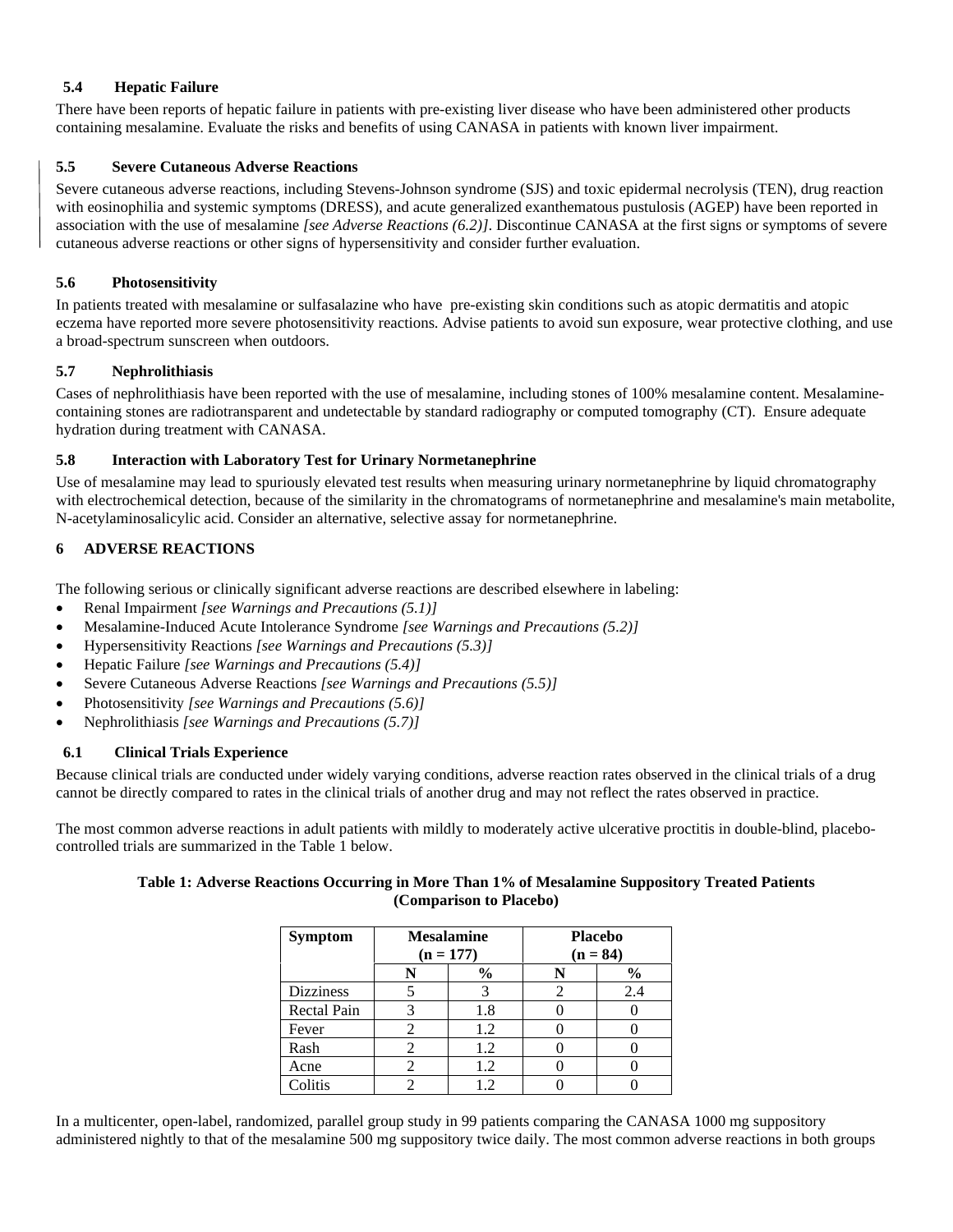were headache (14%), flatulence (5%), abdominal pain (5%), diarrhea (3%), and nausea (3%). Three (3) patients discontinued medication because of an adverse reaction; one of these adverse reactions (headache) was deemed possibly related to study medication. The recommended dosage of CANASA is 1000 mg administered rectally once daily at bedtime *[see Dosage and Administration (2)].* 

## <span id="page-3-0"></span>**6.2 Postmarketing Experience**

The following adverse reactions have been identified during post-approval use of CANASA or other mesalamine-containing products. Because these reactions are reported voluntarily from a population of uncertain size, it is not always possible to reliably estimate their frequency or establish a causal relationship to drug exposure.

- *Body as a Whole:* drug fever, fatigue, lupus-like syndrome, medication residue
- *Cardiac Disorders:* myocarditis, pericarditis, pericardial effusion *[see Warnings and Precautions (5.3)]*
- *Endocrine:* Nephrogenic diabetes insipidus
- *Eye disorders*: eye swelling
- *Gastrointestinal Disorders*: abdominal cramps, abdominal distension, anal pruritus, anorectal discomfort, constipation, feces discolored, flatulence, frequent bowel movements, gastrointestinal bleeding, mucus stools, nausea, painful defecation, pancreatitis, proctalgia, rectal discharge, rectal tenesmus, stomach discomfort, vomiting
- *Hepatic Disorders:* cholestatic jaundice, hepatitis, jaundice, Kawasaki-like syndrome including changes in liver enzymes, liver necrosis, liver failure
- *Hematologic Disorders:* agranulocytosis, aplastic anemia, thrombocytopenia
- *Neurological/Psychiatric Disorders:* Guillain-Barre syndrome, peripheral neuropathy, transverse myelitis, intracranial hypertension
- *Renal Disorders:* interstitial nephritis, renal failure, minimal change disease, nephrolithiasis *[see Warnings and Precautions (5.1, 5.7)]*
- *Respiratory, Thoracic and Mediastinal Disorders:* hypersensitivity pneumonitis (including allergic alveolitis, eosinophilic pneumonitis, interstitial pneumonitis), pleuritis/pleurisy
- *Skin and Subcutaneous Tissue Disorder:* alopecia, erythema, erythema nodosum, pruritus, psoriasis*,* pyoderma gangrenosum, urticaria, SJS/TEN, DRESS and AGEP *[see Warnings and Precautions (5.5)]*
- *Urogenital:* reversible oligospermia

## <span id="page-3-1"></span>**7 DRUG INTERACTIONS**

#### <span id="page-3-2"></span>**7.1 Nephrotoxic Agents, Including Non-Steroidal Anti-Inflammatory Drugs**

The concurrent use of mesalamine with known nephrotoxic agents, including nonsteroidal anti-inflammatory drugs (NSAIDs) may increase the risk of nephrotoxicity. Monitor patients taking nephrotoxic drugs for changes in renal function and mesalamine-related adverse reactions *[see Warnings and Precautions (5.1)].*

#### <span id="page-3-3"></span>**7.2 Azathioprine or 6-Mercaptopurine**

The concurrent use of mesalamine with azathioprine or 6-mercaptopurine and/or other drugs known to cause myelotoxicity may increase the risk for blood disorders, bone marrow failure, and associated complications. If concomitant use of CANASA and azathioprine or 6-mercaptopurine cannot be avoided, monitor blood tests, including complete blood cell counts and platelet counts.

#### <span id="page-3-4"></span>**7.3 Interference With Urinary Normetanephrine Measurements**

Use of mesalamine may lead to spuriously elevated test results when measuring urinary normetanephrine by liquid chromatography with electrochemical detection, because of the similarity in the chromatograms of normetanephrine and mesalamine's main metabolite, N-acetylaminosalicylic acid. Consider an alternative, selective assay for normetanephrine *[see Warnings and Precautions (5.8)]*.

#### <span id="page-3-5"></span>**8 USE IN SPECIFIC POPULATIONS**

#### <span id="page-3-6"></span>**8.1 Pregnancy**

#### Risk Summary

Limited published data on mesalamine use in pregnant women are insufficient to inform a drug-associated risk. No evidence of teratogenicity was observed in rats or rabbits when treated during gestation with orally administered mesalamine at doses greater than the recommended human intra-rectal dose *(see Data)*.

The estimated background risk of major birth defects and miscarriage for the indicated populations is unknown. Adverse outcomes in pregnancy occur regardless of the health of the mother or the use of medications. In the U.S. general population, the estimated background risk of major birth defects and miscarriage in clinically recognized pregnancies is 2 to 4% and 15 to 20%, respectively.

Data *Animal Data*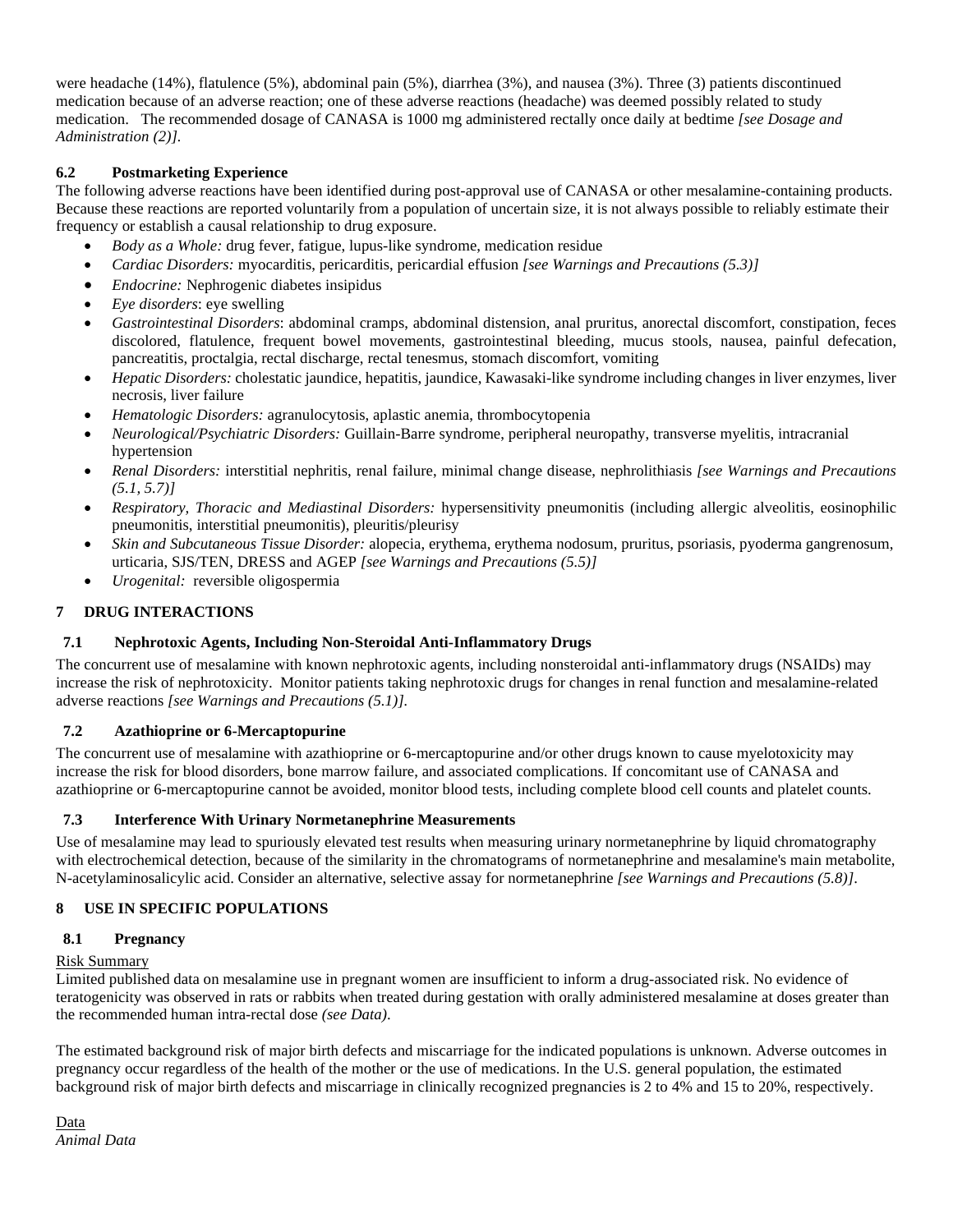Reproduction studies have been performed in rats at oral doses up to 320 mg/kg/day (about 1.7 times the recommended human intrarectal dose of CANASA, based on body surface area) and in rabbits at oral doses up to 495 mg/kg/day (about 5.4 times the recommended human intra-rectal dose of CANASA, based on body surface area) following administration during the period of organogenesis, and have revealed no evidence of impaired fertility or harm to the fetus due to mesalamine.

#### <span id="page-4-0"></span>**8.2 Lactation**

#### Risk Summary

Mesalamine and its N-acetyl metabolite are present in human milk in undetectable to small amounts *(see Data)*. There are limited reports of diarrhea in breastfed infants. There is no information on the effects of the drug on milk production. The lack of clinical data during lactation precludes a clear determination of the risk of CANASA to an infant during lactation; therefore, the developmental and health benefits of breastfeeding should be considered along with the mother's clinical need for CANASA and any potential adverse effects on the breastfed child from CANASA or from the underlying maternal conditions.

#### Clinical Considerations

Monitor breastfed infants for diarrhea.

## Data

In published lactation studies, maternal mesalamine doses from various oral and rectal formulations and products ranged from 500 mg to 3 g daily. The concentration of mesalamine in milk ranged from non-detectable to 0.11 mg/L. The concentration of the N-acetyl-5 aminosalicylic acid metabolite ranged from 5 to 18.1 mg/L. Based on these concentrations, estimated infant daily dosages for an exclusively breastfed infant are 0 to 0.017 mg/kg/day of mesalamine and 0.75 to 2.72 mg/kg/day of N-acetyl-5-aminosalicylic acid.

## <span id="page-4-1"></span>**8.4 Pediatric Use**

The safety and effectiveness of CANASA in pediatric patients for the treatment of mildly to moderately active ulcerative proctitis have not been established. CANASA was evaluated for the treatment of ulcerative proctitis in a 6-week, open-label, single-arm study in 49 patients 5 to 17 years of age, which only included 14 patients with histologically-confirmed cases of ulcerative proctitis. However, efficacy was not demonstrated. Adverse reactions seen in pediatric patients in this trial (abdominal pain, headache, pyrexia, pharyngolaryngeal pain, diarrhea and vomiting) were similar to those seen in adult patients.

## <span id="page-4-2"></span>**8.5 Geriatric Use**

Clinical trials of CANASA did not include sufficient numbers of patients aged 65 years and over to determine whether they respond differently from younger patients. Reports from uncontrolled clinical studies and postmarketing reporting systems suggested a higher incidence of blood dyscrasias (i.e., agranulocytosis, neutropenia and pancytopenia) in patients receiving mesalamine-containing products such as CANASA who were 65 years or older compared to younger patients. Monitor complete blood cell counts and platelet counts in elderly patients during treatment with CANASA. In general, consider the greater frequency of decreased hepatic, renal, or cardiac function, and of concurrent disease or other drug therapy in elderly patients when prescribing CANASA *[see Use in Specific Populations (8.6)]*.

#### <span id="page-4-3"></span>**8.6 Renal Impairment**

Mesalamine is known to be substantially excreted by the kidney, and the risk of adverse reactions may be greater in patients with impaired renal function. Evaluate renal function in all patients prior to initiation and periodically while on CANASA therapy. Monitor patients with known renal impairment or history of renal disease or taking nephrotoxic drugs for decreased renal function and mesalamine-related adverse reactions *[see Warnings and Precautions (5.1), Drug Interactions (7.1) and Adverse Reactions (6.2)]*.

#### <span id="page-4-4"></span>**10 OVERDOSAGE**

Mesalamine absorption from the colon is limited; however, CANASA is an aminosalicylate, and symptoms of salicylate toxicity include nausea, vomiting and abdominal pain, tachypnea, hyperpnea, tinnitus, and neurologic symptoms (headache, dizziness, confusion, seizures). Severe salicylate intoxication may lead to electrolyte and blood pH imbalance and potentially to other organ (e.g., renal and liver) involvement. There is no specific antidote for mesalamine overdose. Correct fluid and electrolyte imbalance by the administration of appropriate intravenous therapy and maintain adequate renal function.

#### <span id="page-4-5"></span>**11 DESCRIPTION**

The active ingredient in CANASA 1000 mg suppositories for rectal use is mesalamine, also known as mesalazine or 5-aminosalicylic acid (5-ASA). Chemically, mesalamine is 5-amino-2-hydroxybenzoic acid, and is classified as an aminosalicylate. Each CANASA rectal suppository contains 1000 mg of mesalamine (USP) in a base of Hard Fat, NF.

The empirical formula is  $C_7H_7NO_3$ , representing a molecular weight of 153.14. The structural formula is: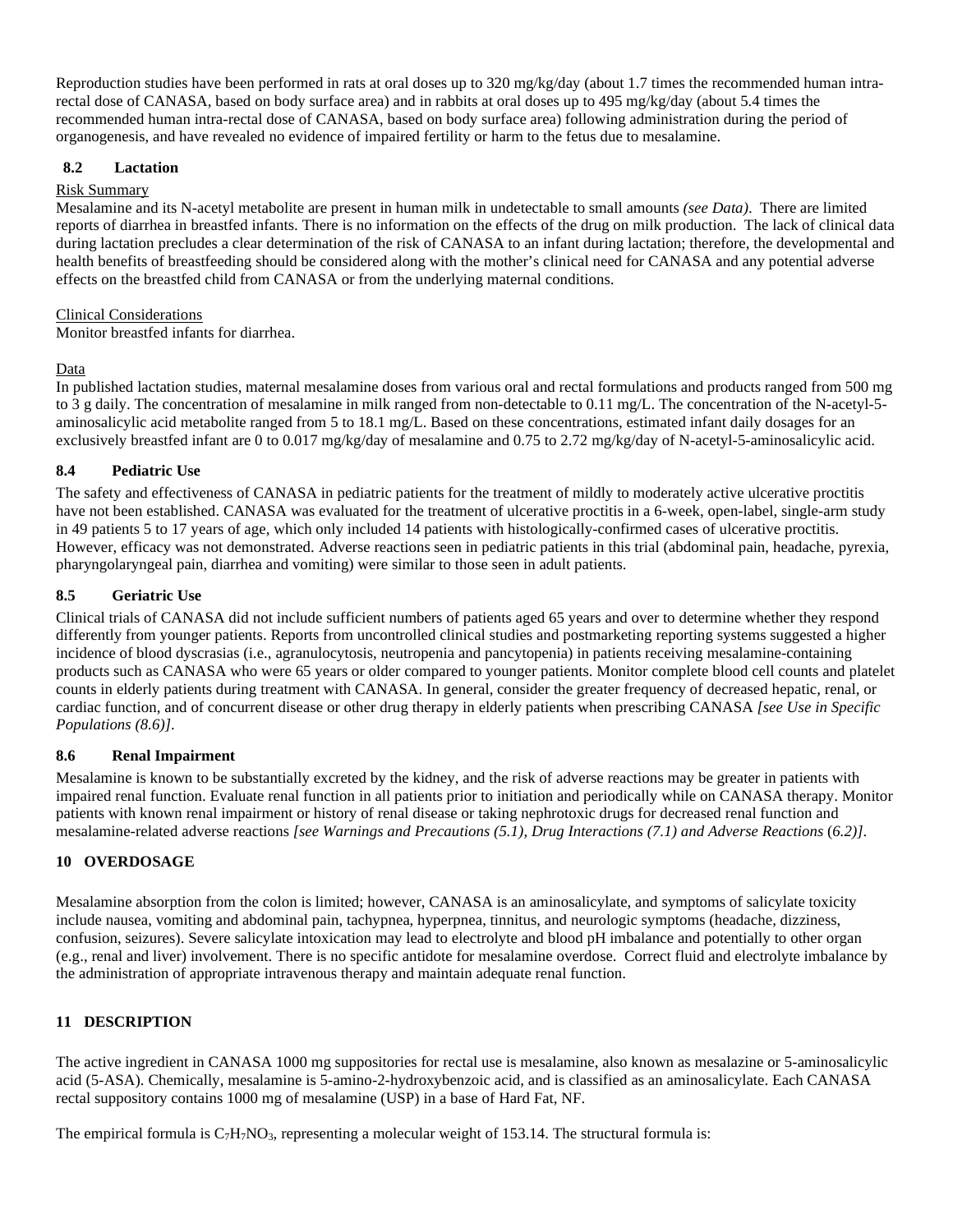

#### <span id="page-5-0"></span>**12 CLINICAL PHARMACOLOGY**

#### <span id="page-5-1"></span>**12.1 Mechanism of Action**

The mechanism of action of mesalamine is not fully understood, but appears to be a topical anti-inflammatory effect on colonic epithelial cells. Mucosal production of arachidonic acid metabolites, both through the cyclooxygenase pathways, i.e., prostanoids, and through the lipoxygenase pathways, i.e., leukotrienes and hydroxyeicosatetraenoic acids, is increased in patients with ulcerative colitis, and it is possible that mesalamine diminishes inflammation by blocking cyclooxygenase and inhibiting prostaglandin production in the colon.

#### <span id="page-5-2"></span>**12.3 Pharmacokinetics**

#### Absorption

Mesalamine (5-ASA) administered as a rectal suppository is variably absorbed. In patients with ulcerative colitis treated with mesalamine 500 mg rectal suppositories, administered once every eight hours for six days, the mean mesalamine peak plasma concentration ( $C_{\text{max}}$ ) was 353 ng/mL (CV=55%) following the initial dose and 361 ng/mL (CV=67%) at steady state. The mean minimum steady state plasma concentration ( $C_{\text{min}}$ ) was 89 ng/mL (CV=89%). Absorbed mesalamine does not accumulate in the plasma.

#### Distribution

Mesalamine administered as a rectal suppository distributes in rectal tissue to some extent.

#### Elimination

In patients with ulcerative proctitis treated with mesalamine 500 mg as a rectal suppository every 8 hours for 6 days, the mean elimination half-life was 5 hours (CV=73%) for 5-ASA and 5 hours (CV=63%) for N-acetyl-5-ASA, the active metabolite, following the initial dose. At steady state, the mean elimination half-life was 7 hours for both 5-ASA and N-acetyl-5-ASA (CV=102% for 5- ASA and 82% for N-acetyl-5-ASA).

#### *Metabolism*

The absorbed mesalamine is extensively metabolized, mainly to N-acetyl-5-ASA in the liver and in the gut mucosal wall. In patients with ulcerative colitis treated with one mesalamine 500 mg rectal suppository every eight hours for six days, the peak concentration  $(C_{\text{max}})$  of N-acetyl-5-ASA ranged from 467 ng/mL to 1399 ng/mL following the initial dose and from 193 ng/mL to 1304 ng/mL at steady state.

#### *Excretion*

Mesalamine is eliminated from plasma mainly by urinary excretion, predominantly as N-acetyl-5-ASA. In patients with ulcerative proctitis treated with mesalamine 500 mg as a rectal suppository every 8 hours for 6 days, 12% or less of the dose was eliminated in urine as unchanged 5-ASA and 8% to 77% was eliminated as N-acetyl-5-ASA following the initial dose. At steady state, 11% or less of the dose was eliminated in the urine as unchanged 5-ASA and 3% to 35% was eliminated as N-acetyl-5-ASA.

## <span id="page-5-3"></span>**13 NONCLINICAL TOXICOLOGY**

#### <span id="page-5-4"></span>**13.1 Carcinogenesis, Mutagenesis, Impairment of Fertility**

Mesalamine caused no increase in the incidence of neoplastic lesions over controls in a two-year study of Wistar rats fed up to 320 mg/kg/day of mesalamine admixed with diet (about 1.7 times the recommended human intra-rectal dose of CANASA, based on body surface area).

Mesalamine was not mutagenic in the Ames test, the mouse lymphoma cell  $(TK^{+/-})$  forward mutation test, or the mouse micronucleus test.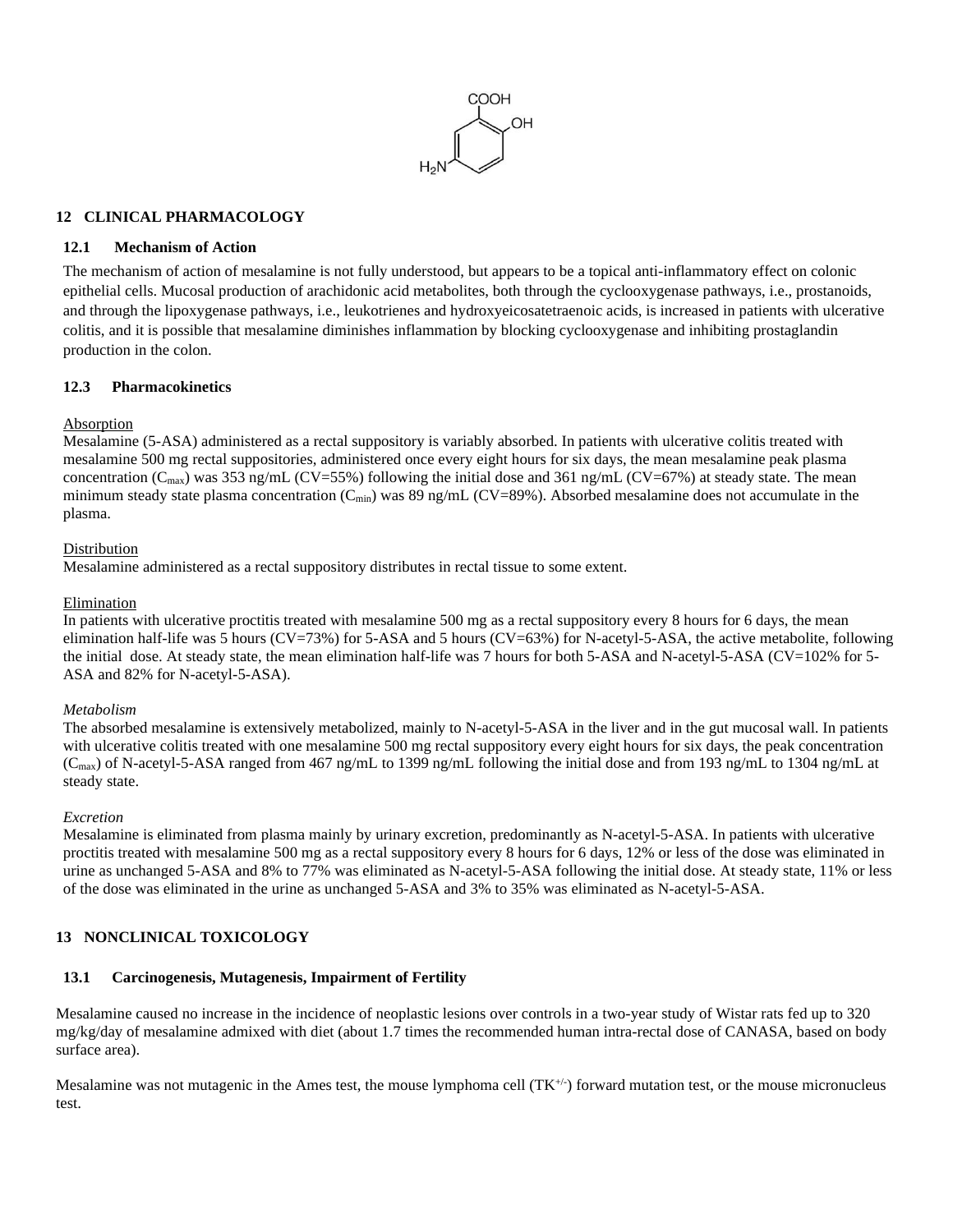No effects on fertility or reproductive performance of the male and female rats were observed at oral mesalamine doses up to 320 mg/kg/day (about 1.7 times the recommended human intra-rectal dose of CANASA, based on body surface area).

#### <span id="page-6-0"></span>**13.2 Animal Toxicology and/or Pharmacology**

Toxicology studies of mesalamine were conducted in rats, mice, rabbits and dogs, and the kidney was the main target organ of toxicity. In rats, adverse renal effects were observed at a single oral dose of 600 mg/kg (about 3.2 times the recommended human intra-rectal dose of CANASA, based on body surface area) and at intravenous doses of >214 mg/kg (about 1.2 times the recommended human intra-rectal dose of CANASA, based on body surface area). In a 13-week oral gavage toxicity study in rats, papillary necrosis and/or multifocal tubular injury were observed in males receiving 160 mg/kg (about 0.86 times the recommended human intra-rectal dose of CANASA, based on body surface area) and in both males and females at 640 mg/kg (about 3.5 times the recommended human intra-rectal dose of CANASA, based on body surface area). In a combined 52-week toxicity and 127-week carcinogenicity study in rats, degeneration of the kidneys and hyalinization of basement membranes and Bowman's capsule were observed at oral doses of 100 mg/kg/day (about 0.54 times the recommended human intra-rectal dose of CANASA, based on body surface area) and above. In a 14 day rectal toxicity study of mesalamine suppositories in rabbits, intra-rectal doses up to 800 mg/kg (about 8.6 times the recommended human intra-rectal dose of CANASA, based on body surface area) was not associated with any adverse effects. In a six-month oral toxicity study in dogs, doses of 80 mg/kg (about 1.4 times the recommended human intra-rectal dose of CANASA, based on body surface area) and higher caused renal pathology similar to that described for the rat. In a rectal toxicity study of mesalamine suppositories in dogs, a dose of 166.6 mg/kg (about 3 times the recommended human intra-rectal dose of CANASA, based on body surface area) produced chronic nephritis and pyelitis. In the 12-month eye toxicity study in dogs, keratoconjunctivitis sicca (KCS) occurred at oral doses of 40 mg/kg (about 0.72 times the recommended human intra-rectal dose of CANASA, based on body surface area) and above.

## <span id="page-6-1"></span>**14 CLINICAL STUDIES**

Two double-blind, placebo-controlled, multicenter trials of mesalamine suppositories were conducted in North America in adult patients with mildly to moderately active ulcerative proctitis. The regimen in Study 1 was a 500 mg mesalamine suppository administered rectally three times daily and in Study 2 was a 500 mg mesalamine suppository administered rectally twice daily. In both trials, patients had an average extent of proctitis (upper disease boundary) of approximately 10 cm and approximately 80% of patients had multiple prior episodes of proctitis. A total of 173 patients were evaluated (Study 1, N=79; Study 2, N=94), of which 89 patients received mesalamine, and 84 patients received placebo. The mean age of patients was 39 years (range 17 to 73 years), 60% were female, and 97% were white.

The primary measures of efficacy were clinical disease activity index (DAI) and histologic evaluations in both trials. The DAI is a composite index reflecting rectal bleeding, stool frequency, mucosal appearance at endoscopy, and a physician's global assessment of disease. Patients were evaluated clinically and sigmoidoscopically after 3 and 6 weeks of treatment.

Compared to placebo, mesalamine suppositories were statistically  $(p<0.01)$  superior to placebo in both trials with respect to improvement in stool frequency, rectal bleeding, mucosal appearance, disease severity, and overall disease activity after 3 and 6 weeks of treatment. The effectiveness of mesalamine suppositories was statistically significant irrespective of sex, extent of proctitis, duration of current episode, or duration of disease.

An additional multicenter, open-label, randomized, parallel group study in 99 patients diagnosed with mildly to moderately ulcerative proctitis compared 1000 mg CANASA administered rectally once daily at bedtime (N=35) to 500 mg mesalamine suppository administered rectally twice daily, in the morning and at bedtime (N=46), for 6 weeks.

The primary measures of efficacy included the clinical disease activity index (DAI) and histologic evaluations. Patients were evaluated clinically and sigmoidoscopically at 3 and 6 weeks of treatment.

The efficacy at 6 weeks was not different between the treatment groups. Both were effective in the treatment of ulcerative proctitis and resulted in a significant decrease at 6 weeks in DAI: in the mesalamine 500 mg twice daily group, the mean DAI value decreased from 6.6 to 1.6, and in the 1000 mg at bedtime group, the mean DAI value decreased from 6.2 to 1.3, which represents a decrease of greater than 75% in both groups. After 6 weeks of treatment, a DAI score of less than 3 was achieved in 78% of patients in the mesalamine 500 mg twice daily group and 86% of patients in the CANASA 1000 mg once daily group. The recommended dosage of CANASA is 1000 mg administered rectally once daily at bedtime *[see Dosage and Administration (2)].*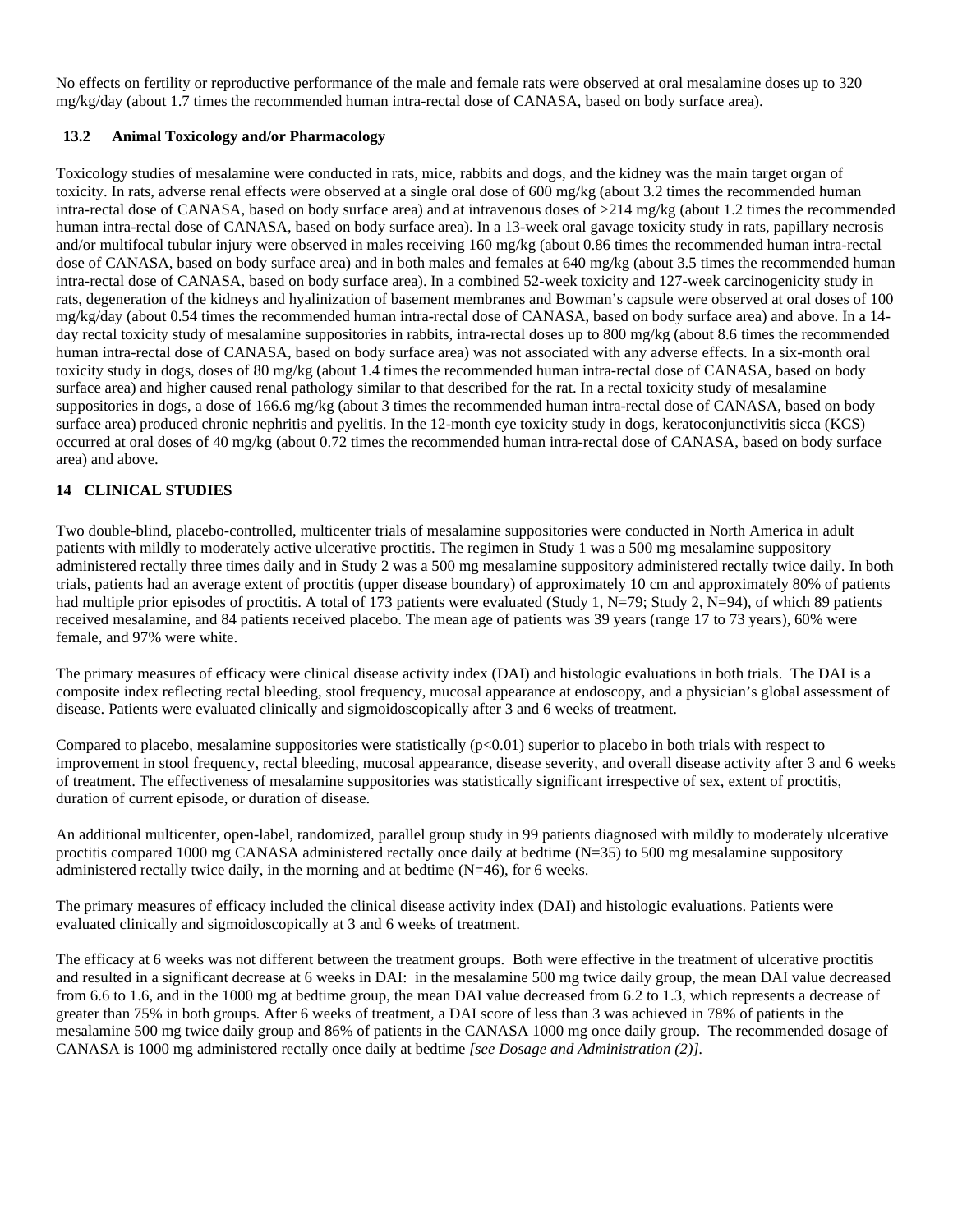#### <span id="page-7-0"></span>**16 HOW SUPPLIED/STORAGE AND HANDLING**

CANASA 1000 mg suppositories for rectal administration are available as bullet shaped, light tan to grey suppositories containing 1000 mg mesalamine supplied in boxes of 30 and 42 individually plastic wrapped suppositories (NDC 58914-501-56 and 58914-501- 42).

Store below 25ºC (77ºF), may be refrigerated. Keep away from direct heat, light or humidity.

## <span id="page-7-1"></span>**17 PATIENT COUNSELING INFORMATION**

Advise patients to read the FDA-approved patient labeling (Patient Information)

## Administration *[see Dosage and Administration (2)]*

Advise patients:

- Do not cut or break the suppository.
- Retain the suppository for one to three hours or longer, if possible.
- Drink an adequate amount of fluids*.*
- If a dose of CANASA is missed, administer as soon as possible, unless it is almost time for next dose. Do not use two CANASA suppositories at the same time to make up for a missed dose.
- CANASA suppositories will cause staining of direct contact surfaces, including but not limited to fabrics, flooring, painted surfaces, marble, granite, vinyl, and enamel. Keep CANASA away from these surfaces to prevent staining.

#### Renal Impairment

• Inform patients that CANASA may decrease their renal function, especially if they have known renal impairment or are taking nephrotoxic drugs, including NSAIDs, and periodic monitoring of renal function will be performed while they are on therapy. Advise patients to complete all blood tests ordered by their healthcare provider *[see Warnings and Precautions (5.1), Drug Interactions (7.1)]*.

#### Mesalamine-Induced Acute Intolerance Syndrome and Other Hypersensitivity Reactions

 Inform patients of the signs and symptoms of hypersensitivity reactions. Instruct patients to stop taking CANASA and report to their healthcare provider if they experience new or worsening symptoms Acute Intolerance Syndrome (cramping, abdominal pain, bloody diarrhea, fever, headache, malaise, conjunctivitis and rash) or other symptoms suggestive of mesalamine-induced hypersensitivity *[see Warnings and Precautions (5.2, 5.3)]*.

#### Hepatic Failure

 Inform patients with known liver disease of the signs and symptoms of worsening liver function and advise them to report to their healthcare provider if they experience such signs or symptoms *[see Warnings and Precautions (5.4)]*.

#### Severe Cutaneous Adverse Reactions

 Inform patients of the signs and symptoms of severe cutaneous adverse reactions. Instruct patients to stop taking CANASA and report to their healthcare provider at first appearance of a severe cutaneous adverse reaction or any other sign of hypersensitivity *[see Warnings and Precautions (5.5)]*.

#### Photosensitivity

 Advise patients with pre-existing skin conditions to avoid sun exposure, wear protective clothing, and use a broadspectrum sunscreen when outdoors *[see Warnings and Precautions (5.6)]*.

#### Nephrolithiasis

 Instruct patients to drink an adequate amount of fluids during treatment in order to minimize the risk of kidney stone formation and to contact their healthcare provider if they experience signs or symptoms of a kidney stone (e.g., severe side or back pain, blood in the urine) *[see Warnings and Precautions (5.7)]*.

#### Blood Disorders

 Inform elderly patients and those taking azathioprine or 6-mercaptopurine of the risk for blood disorders and the need for periodic monitoring of complete blood cell counts and platelet counts while on therapy. Advise patients to complete all blood tests ordered by their healthcare provider *[see Drug Interactions (7.2), Use in Specific Populations (8.5)]*.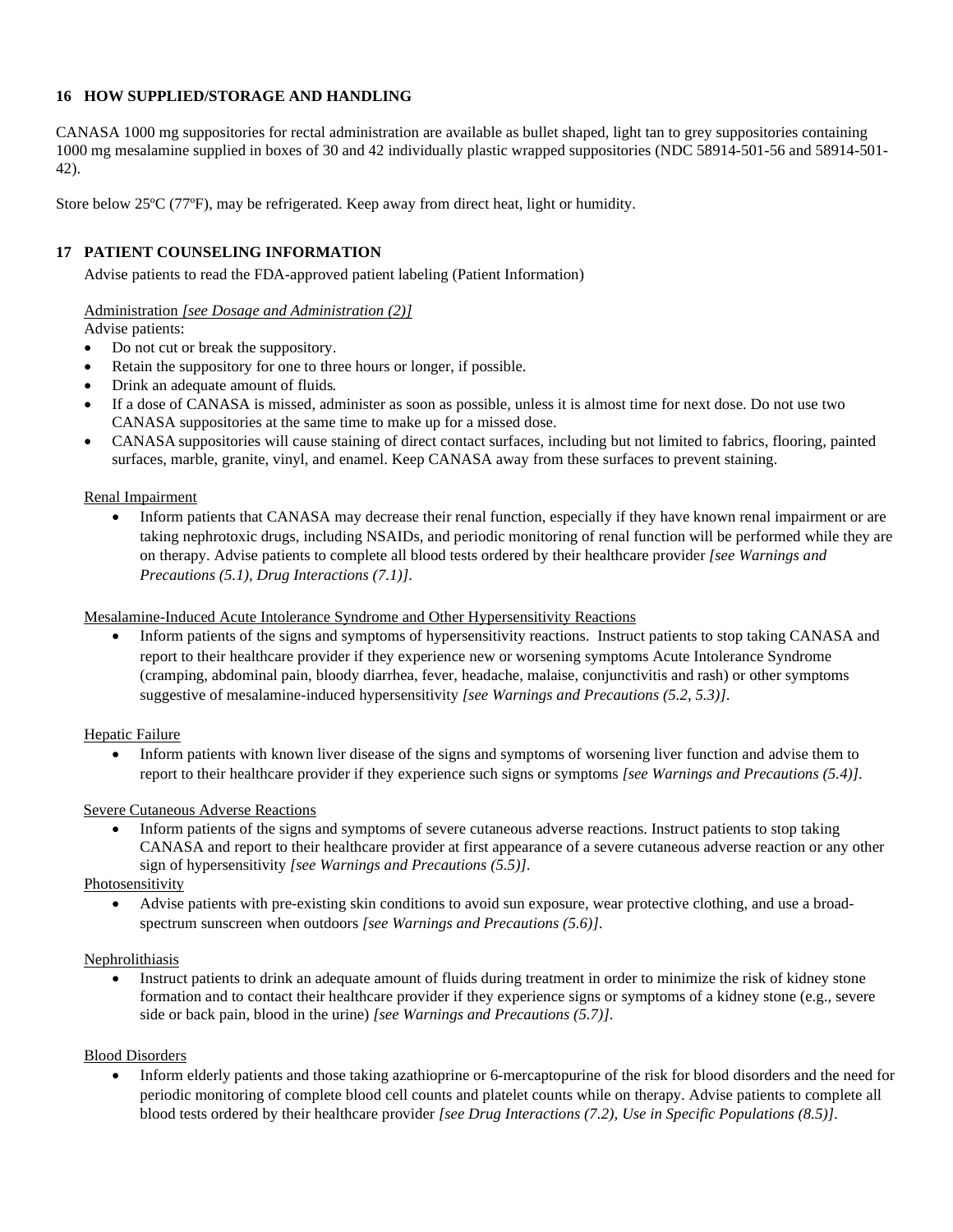Distributed by: Allergan USA, Inc. Madison, NJ 07940

© 2021 Allergan. All rights reserved.

**Patented. See** [www.allergan.com/patents](http://www.allergan.com/patents)

CANASA® is a registered trademark of Aptalis Pharma Canada ULC, an Allergan affiliate. For more information, go to www.canasa.com or call 1-800-678-1605.

v3.0USPI0501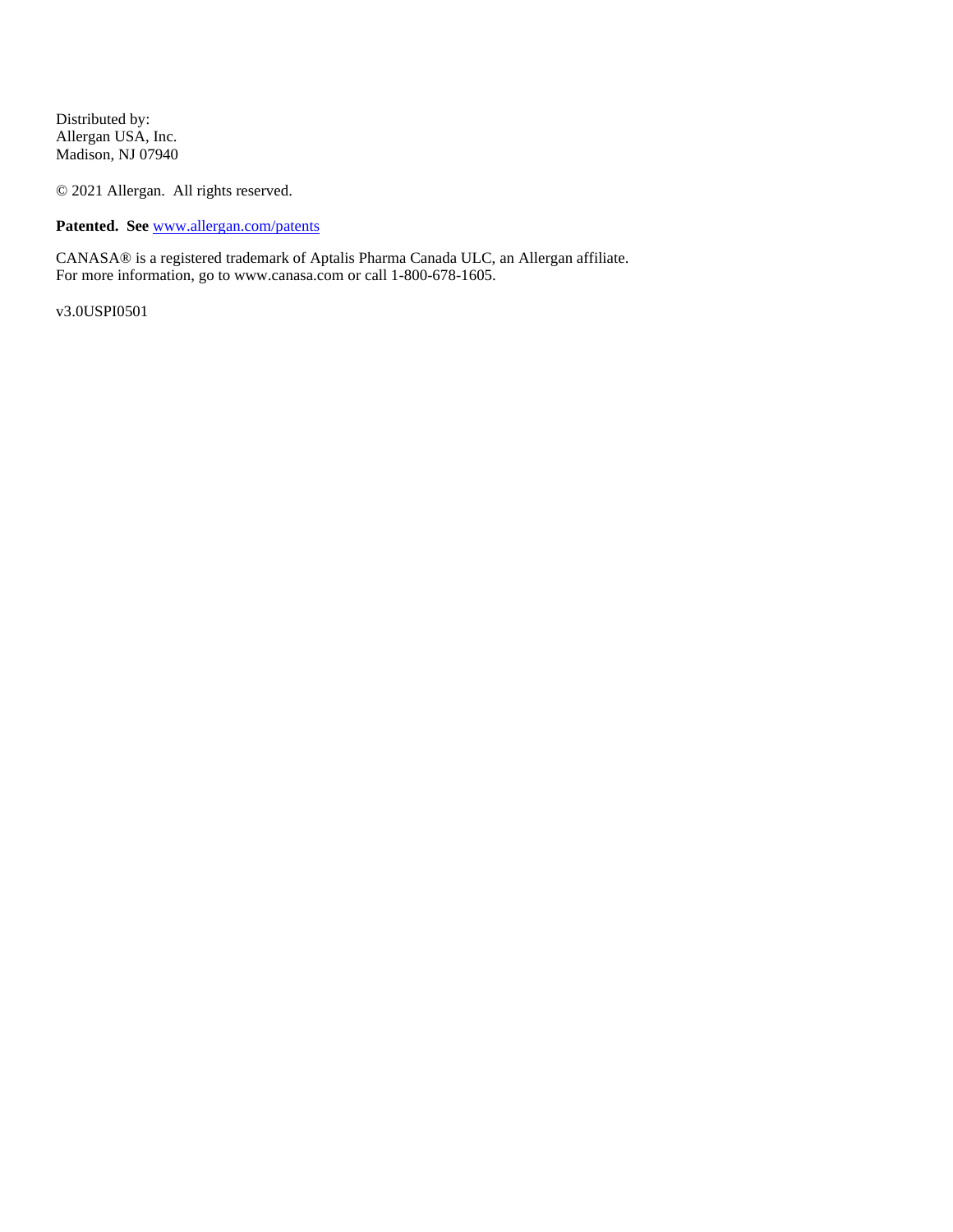#### **PATIENT INFORMATION CANASA (Kay-nay-suh) (mesalamine) suppositories, for rectal use**

## **What is CANASA?**

CANASA is a prescription medicine used to treat adults with active ulcerative proctitis (ulcerative rectal colitis). **It is not known if CANASA is safe and effective in children.** 

## **Do not use CANASA if you are:**

- allergic to medicines that contain salicylates, including aspirin.
- allergic to mesalamine or any of the ingredients in CANASA. See the end of this Patient Information leaflet for a complete list of ingredients in CANASA.

Ask your doctor if you are not sure if your medicine is listed above.

## **Before using CANASA, tell your doctor if you have any medical conditions, including if you:**

- have a history of allergic reaction to the medicine sulfasalazine (Azulfidine).
- have kidney problems.
- have ever had inflammation of the sac around your heart (pericarditis).
- have liver problems.
- are pregnant or plan to become pregnant. It is not known if CANASA can harm your unborn baby.
- are breastfeeding or plan to breastfeed. CANASA can pass into your breast milk. Talk to your doctor about the best way to feed your baby if you use CANASA.

#### **Tell your doctor about all the medicines you take,** including prescription and over-the-counter medicines, vitamins and herbal supplements.

Using CANASA with certain other medicines may affect each other. Using CANASA with other medicines can cause serious side effects.

**Especially tell your doctor** if you take nonsteroidal anti-inflammatory drugs (NSAIDS), or medicines that contain azathioprine or 6-mercaptopurine. Taking CANASA with NSAIDS may cause kidney problems. Taking CANASA with azathioprine or 6-mercaptopurine may cause blood problems. Ask your doctor if you are not sure if you are taking one of these medicines.

Your doctor may do certain tests during treatment with CANASA.

Know the medicines you take. Keep a list of them to show your doctor and pharmacist when you get a new medicine.

# **How should I take CANASA?**

- Use CANASA exactly as prescribed by your doctor. Your doctor will tell you how long to continue using CANASA.
- CANASA comes as a suppository that you insert into your rectum.
- **Do not** cut or break the suppository.
- Use CANASA 1 time each day at bedtime, for 3 to 6 weeks. It is not known if CANASA is safe and effective for use for longer than 6 weeks.
- After you insert CANASA in your rectum, try to keep (retain) the suppository in your rectum for 1 to 3 hours or longer if possible.
- It is important for you to stay well hydrated during treatment with CANASA. Be sure to drink plenty of fluids while taking CANASA.
- If you miss a dose of CANASA, insert it as soon as you remember. If it is almost time for your next dose, skip the missed dose. Insert the next dose at your regular time. Do not insert 2 doses at the same time.
- CANASA can stain surfaces including clothing and other fabrics, flooring, painted surfaces, marble, granite, vinyl and enamel. Keep CANASA away from these surfaces to prevent staining.

#### **What are the possible side effects of CANASA?**

## **CANASA may cause serious side effects, including:**

- **kidney problems**. Your doctor will do certain tests before you start using CANASA and during your treatment with CANASA.
- **acute intolerance syndrome and other allergic reactions.** Some people who use CANASA can have allergic type reactions, including Acute Intolerance Syndrome. Other allergic reactions can cause heart problems including an inflammation of the sac around the heart (pericarditis), blood problems, and problems with other organs in the body including the kidneys, liver and lungs. These problems usually happen in people who have had an allergic reaction to medicines containing sulfasalazine. Stop using CANASA and tell your doctor right away if you get any of these symptoms:

| o cramps                   |        | o fever    |
|----------------------------|--------|------------|
| o stomach (abdominal) pain |        | ○ headache |
| o bloody diarrhea          | $\cap$ | rash       |